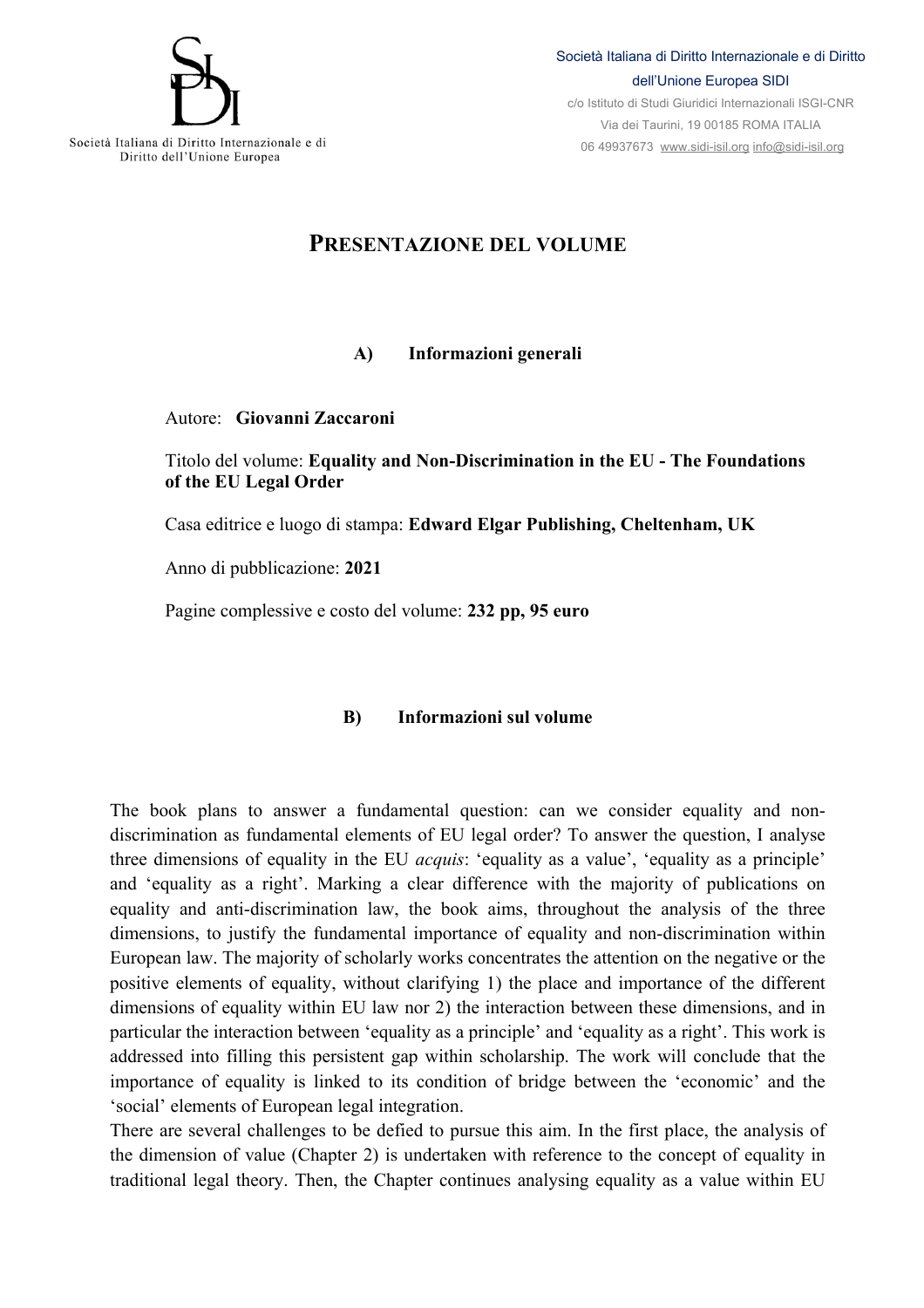law, underlining the role played by the EU institutions. The dimension of principle (Chapter 3), on the other side, departs from the concept of general principles under international law, and continues with the description of the case-law of the CJEU on the principle of equality, in its various denominations (as equal treatment or non-discrimination), focusing in particular on the direct effect of the principle. One of the main characteristics of European Union law is to overcome the boundaries between sectors within legal scholarship. In this book, the reader will find many elements of interdisciplinary legal research. This emerges in particular in Chapter 4, where the analysis of the dimension of equality as a right via the study of secondary EU legislation and of the Charter borrows elements from constitutional law, procedural law and legal theory (with particular reference to the distinction between rights and principles in the Charter). The last Chapter of the Book (Chapter 5) presents the Conclusion, where is sketched the fundamental place of equality and non-discrimination as the synthesis between 'economic' and 'social' Europe. It was an ambitious task to keep together many different tenets of legal scholarship within the same project: the reader will judge if this attempt served faithfully the aim of the Book.

The book addresses the role played by equality and non-discrimination in the EU legal order. It is essential to depart by clarifying the use of words 'equality' and 'non-discrimination', a highly debated issue in scholarship. Here, I depart from the assumption that, in the EU legal order, the words equality and non-discrimination, albeit having different and definite meanings in scholarships, are mostly used interchangeably both by the EU Court of Justice as well as by the EU institutions. As known, the two words imply, in principle, positive (equality) and negative (non-discrimination) obligations; however, from negative as well as from positive obligations the various players of the EU legal order seem to draw similar conclusions in terms of rights granted and enforcement. Equality, in its various forms, imbibes the whole EU legal order, from economic law to citizenship, from economic governance to the relationship between the EU and national constitutional judges.

At the same time, the role played by equality and non-discrimination is analysed with reference to the EU legal order as a constitutional one. The fact that the EU is a constitutional legal order should not be given as granted. It is known that the ECJ has declared, since *Les Verts*, that the Treaties are the basic constitutional charter of the EU. In *Kadi*, the ECJ restated the concept with even more conviction. There are little doubts, though, that the ECJ considers the EU as a constitutional legal order. This concept, however, generated a considerable debate in scholarship, especially before and after the failure of the Constitutional Treaty, that perished also because of its 'constitutional' nature. In this Book, I adopt a functional approach. The EU is to be regarded as a constitutional legal order as it has 'constituted', of course, thanks to the delegation of powers and competences by the EU Member States, a complex system of institutions, that can adopt and enforce legislation within the areas of competences. There are of course limits, that are carefully designed by the Treaties. Yet, we can dispute the nature of the EU as a purely constitutional legal order, but we cannot reduce it to an international organisation fully dependent on its Member States.

The structure of the Book is thus presented as follows: after this introduction, in Chapter 2 I analyse equality as one of the values, inscribed in Art. 2 TEU, that guide the activity of the EU institutions and represents a benchmark of the membership of the EU Member States.